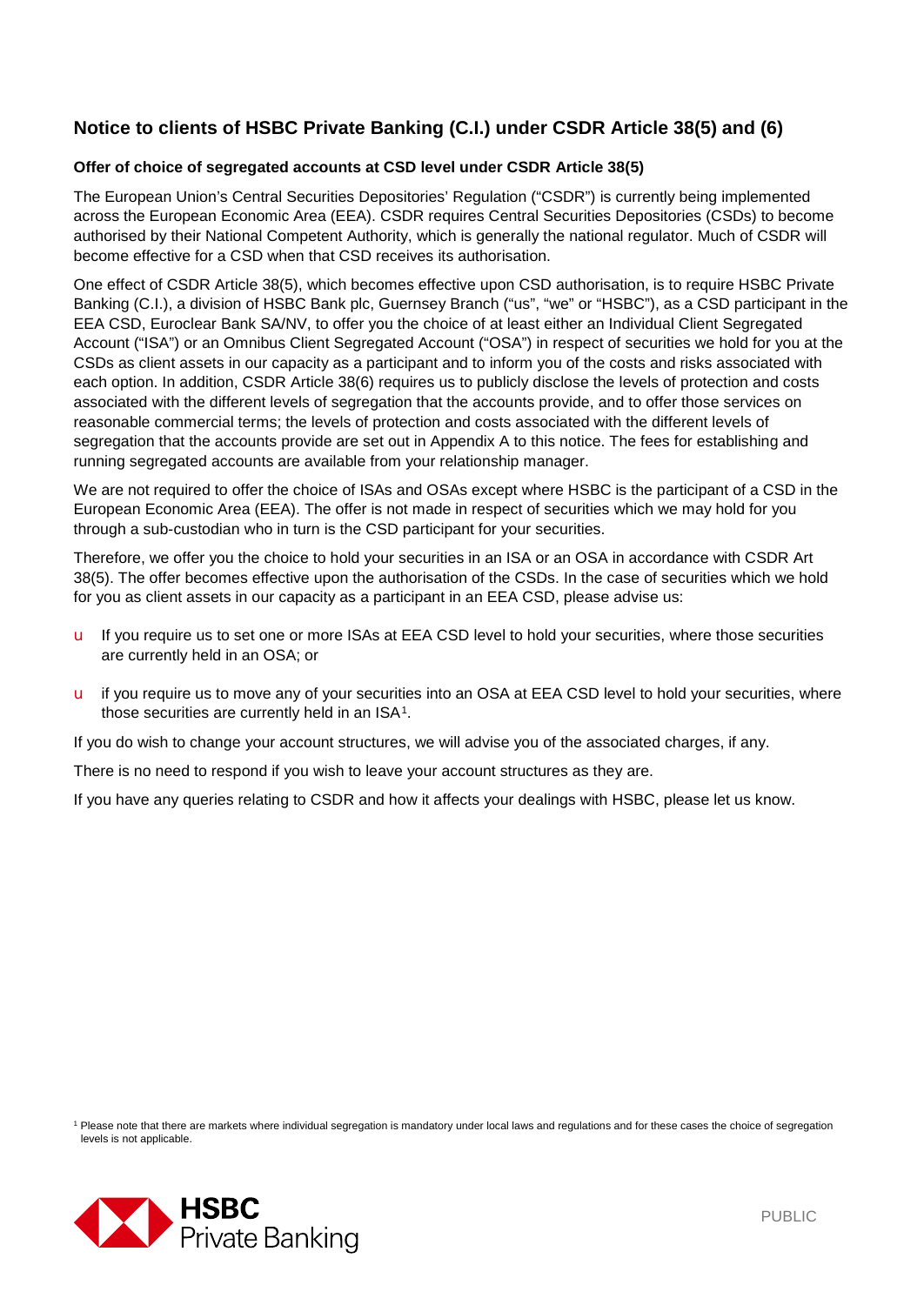# **Appendix A**

# **CSDR Article 38(6) CSD Participant Disclosure: HSBC Private Banking (C.I.), a division of HSBC Bank plc, Guernsey Branch**

# **1. Introduction**

The purpose of this document is to disclose the levels of protection and costs associated with the different levels of segregation that we provide in respect of securities that we hold directly for clients with Central Securities Depositories ("CSDs") within the European Economic Area ("EEA"), including a description of the main legal implications of the respective levels of segregation offered and information on the insolvency law applicable. This disclosure is required under Article 38(6) of the Central Securities Depositories Regulation ("CSDR") in relation to CSDs in the EEA. Under CSDR, the CSDs of which we are a direct participant (see glossary below) have their own disclosure obligations.

This document is not intended to constitute legal or other advice and should not be relied upon as such. Clients should seek their own legal advice if they require any guidance on the matters discussed in this document.

This document may be updated from time to time, with the most recent version being made available on our website. You should ensure that you consider the most recent version of this document on our website, which will supersede and override any previous version.

Additionally, the disclosures included in this document are for information purposes only and do not constitute part of any agreement between you and us.

## **2. Background**

In our own books and records, we record each client's individual entitlement to securities that we hold for that client in a separate client account. We also open accounts with CSDs in our own (or in our nominee's) name in which we hold clients' securities. We currently make two types of accounts with CSDs available to clients: Individual Client Segregated Accounts ("ISAs") and Omnibus Client Segregated Accounts ("OSAs"). An ISA is used to hold the securities of a single client and therefore the client's securities are held separately from the securities of other clients and our own proprietary securities. An OSA is used to hold the securities of a number of clients on a collective basis. However, we do not hold our own proprietary securities in OSAs.

#### **3. Main legal implications of levels of segregation**

#### **Insolvency**

Subject to applicable local insolvency laws, clients' legal entitlement to the securities that we hold for them directly with CSDs would not be affected by our insolvency, whether those securities were held in ISAs or OSAs. The distribution of the securities in practice on an insolvency would depend on a number of factors, the most relevant of which are discussed below.

# **Application of insolvency law in our jurisdiction**

Were we to become insolvent, insolvency proceedings would take place and be governed by local insolvency law in our jurisdiction. Under relevant local insolvency law, securities that we held on behalf of clients would not form part of our estate on insolvency for distribution to creditors, provided that they remained the property of the clients. Rather, they would be deliverable to clients in accordance with each client's proprietary interests in the securities.

Accordingly, where we hold securities in custody for clients and those securities are considered the property of those clients rather than our own property, they should be protected on our insolvency or resolution. This applies whether the securities are held in an OSA or an ISA.

#### **Nature of clients' interests**

Where our clients' securities are registered in the name of an HSBC or an HSBC nominee company as applicable at the relevant CSD, we hold them on behalf of our clients, who are considered as a matter of law to have a beneficial proprietary interest in those securities.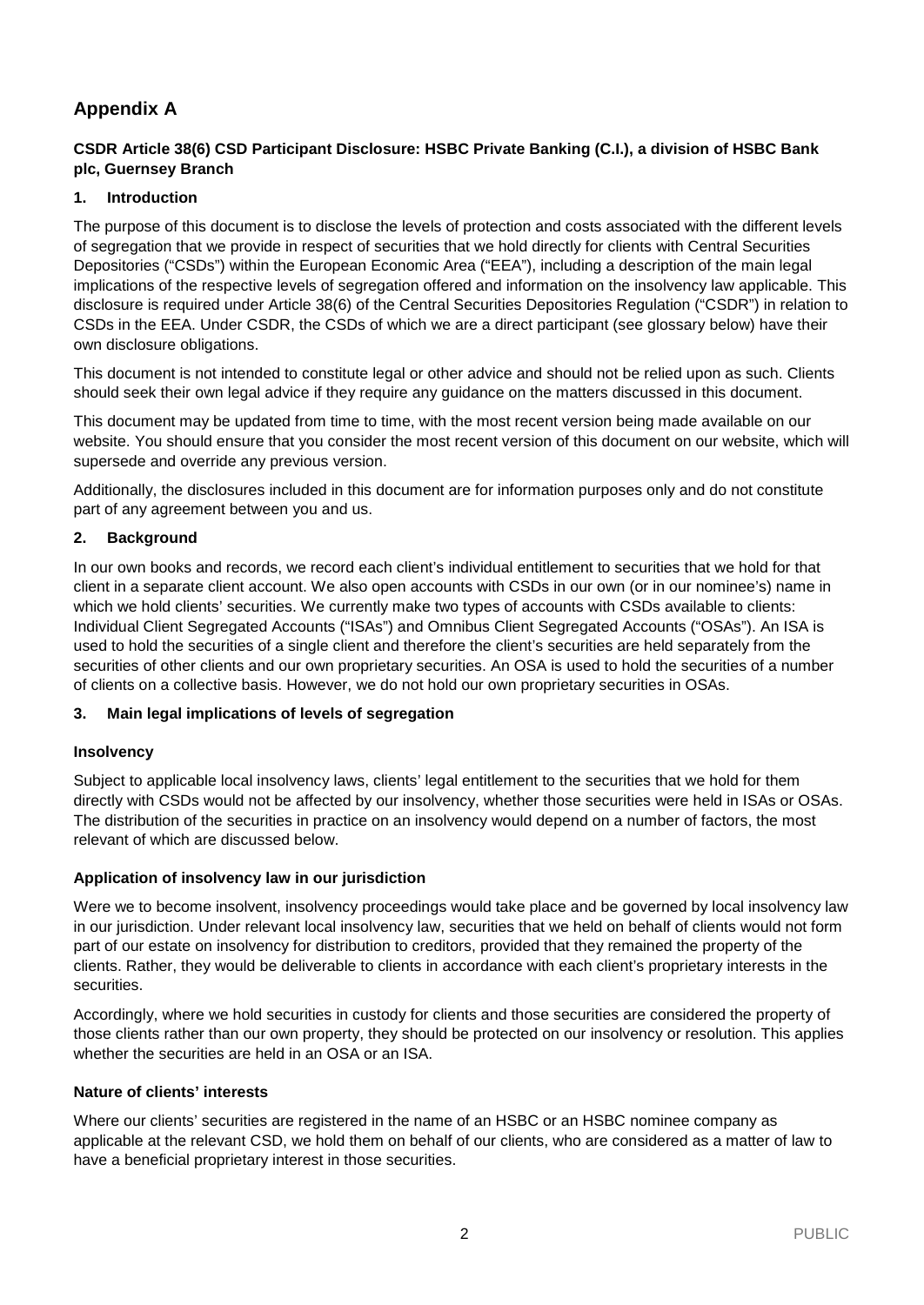This applies both in the case of ISAs and OSAs. However, the nature of clients' interests in ISAs and OSAs is different. In relation to an ISA, each client is considered to have a beneficial interest in all of the securities held in the ISA. In the case of an OSA, as the securities are held collectively in a single account, each client is normally considered to have a beneficial interest in all of the securities in the account proportionate to its holding of securities.

Subject to applicable local laws and regulations, our books and records constitute evidence of our clients' beneficial interests in the securities. The ability to rely on such evidence would be particularly important on insolvency. In the case of either an ISA or an OSA, an insolvency practitioner may require a full reconciliation of the books and records in respect of all securities accounts prior to the release of any securities from those accounts.

As a professional custodian, we maintain accurate books and records and conduct the reconciliation of our records against those of the CSDs with which accounts are held. We are also subject to regular audits in respect of our compliance with those.

## **Shortfalls**

If there were a shortfall between the number of securities that we are obliged to deliver to clients and the number of securities that we hold on their behalf in either an ISA or an OSA, this could result in fewer securities (of the type where a shortfall has arisen) than clients are entitled to being returned to them on our insolvency.

#### **How a shortfall may arise**

A shortfall could arise for a number of reasons including as a result of administrative error, intraday movements or counterparty default following the exercise of rights of reuse. Although, we do not permit clients to make use of, or borrow securities belonging to other clients for intra-day settlement purposes, even where the securities are held in an OSA, should there be a shortfall of securities in your account, the omnibus structure avoids a delay in settlement and/or increased costs to buy-in additional securities to meet settlement obligations. An ISA does not allow for this reduction in settlement risk. In this respect we believe the protection offered to OSAs and ISAs is not substantially different. The impact of this approach is increased risk of settlement failure, which in turn may incur additional buy in costs or penalties and/or may delay settlement, as we would be unable to settle where there are insufficient securities in the account.

#### **Treatment of a shortfall**

In the case of an ISA, the whole of any shortfall on that ISA would be attributable to the client for whom the account is held and would not be shared with other clients for whom we hold securities. Similarly, the client would not be exposed to a shortfall on an account held for another client or clients.

In the case of an OSA, the shortfall would be shared among the clients with an interest in the securities held in the OSA (see further below). Therefore, a client may be exposed to a shortfall even where securities have been lost in circumstances which are completely unrelated to that client.

The risk of a shortfall arising is, however, mitigated as a result of our obligation under the applicable client asset rules in our jurisdiction and/or our client asset policy in certain situations to set aside our own cash or securities to cover shortfalls however identified, including during the process of reconciling our records with those of the CSDs with which securities are held.

If a shortfall arose and was not covered in accordance with the applicable client asset rules in our jurisdiction and/or our client asset policy due to our fault, clients may have a claim against us for any loss suffered, subject to the relevant custody agreement between the client and us. If we were to become insolvent prior to covering a shortfall, clients would rank as general unsecured creditors for any amounts owing to them in connection with such a claim. Clients would therefore be exposed to the risks of our insolvency, including the risk that they may not be able to recover all or part of any amounts claimed.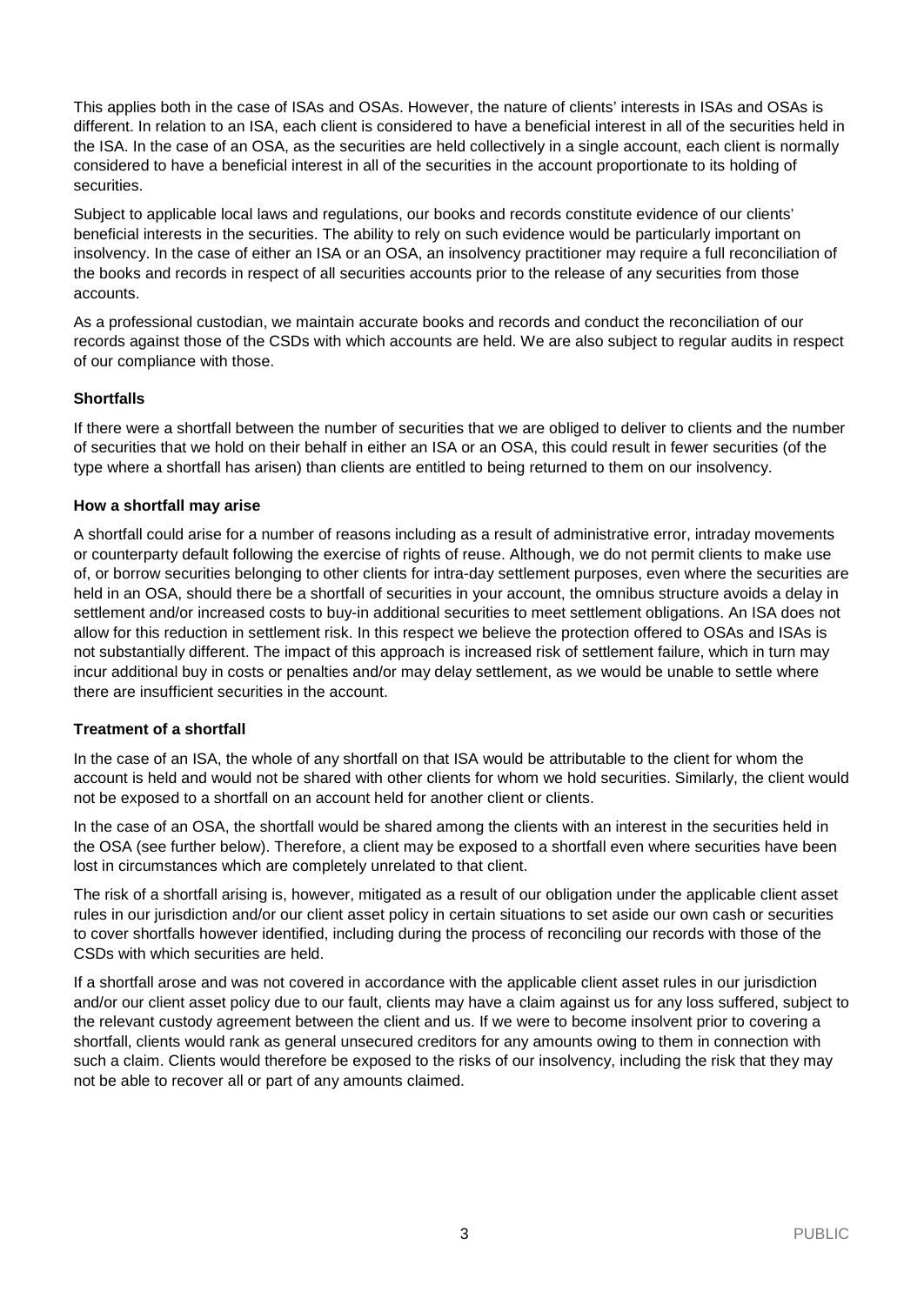If securities were held in an ISA, the entire loss would be borne by the client for whom the relevant account was held. If securities were held in an OSA, the loss would be allocated between the clients with an interest in that account.

In order to calculate clients' shares of any shortfall in respect of an OSA, each client's entitlement to securities held within that account would need to be established as a matter of law and fact based on our books and records. Any shortfall in a particular security held in an OSA would then be allocated among all clients with an interest in that security in the account. It is likely that this allocation would be made rateably between clients with an interest in that security in the OSA, although arguments could be made that in certain circumstances a shortfall in a particular security in an OSA should be attributed to a particular client or clients. It may therefore be a time consuming process to confirm each client's entitlement. This could give rise to delays in returning securities and initial uncertainty for a client as to its actual entitlement on an insolvency. Ascertaining clients' entitlements could also give rise to the expense of litigation, which could be paid out of clients' securities.

# **Security interests**

## **Security interest granted to third party**

Security interests granted over clients' securities could have a different impact in the case of ISAs and OSAs.

Where a client purported to grant a security interest over its interest in securities held in an OSA and the security interest was asserted against the CSD with which the account was held, there could be a delay in the return of securities to all clients holding securities in the relevant account, including those clients who had not granted a security interest, and a possible shortfall in the account. However, in practice, we would expect that the beneficiary of a security interest over a client's securities would perfect its security by notifying us rather than the relevant CSD and would seek to enforce the security against us rather than against such CSD, with which it had no relationship.

## **Security interest granted to CSD**

Where the CSD benefits from a security interest over securities held for a client, there could be a delay in the return of securities to a client (and a possible shortfall) in the event that we failed to satisfy our obligations to the CSD and the security interest was enforced. This applies whether the securities are held in an ISA or an OSA. However, in practice, we would expect that a CSD would first seek recourse to any securities held in our own proprietary accounts to satisfy our obligations and only then make use of securities in client accounts. We would also expect a CSD to enforce its security rateably across client accounts held with it. Furthermore, local regulations restrict the situations in which we may grant a security interest over securities held in a client account.

#### **4. CSD disclosures**

In this section, we set out links to the websites of CSDs in which we are a participant as of the date of this document. We expect relevant CSDs to make their own disclosures in respect of CSDR Article 38. Any disclosures on these websites are provided by the relevant CSDs. We have not investigated or performed due diligence on the disclosures and clients rely on the CSD disclosures at their own risk.

#### **Central Securities Depositories and websites:**

Euroclear Bank SA/NV <https://www.euroclear.com/en.html>

#### **5. Costs disclosure**

Typically, the set up and maintenance costs for ISAs are greater than for OSAs. This is due to the additional operational complexity and expenditures involved in setting up and maintaining an ISA on an ongoing basis. This disclosure is intended to provide a summary of the factors which determine the overall costs of setting up and maintaining an ISA, or an OSA.